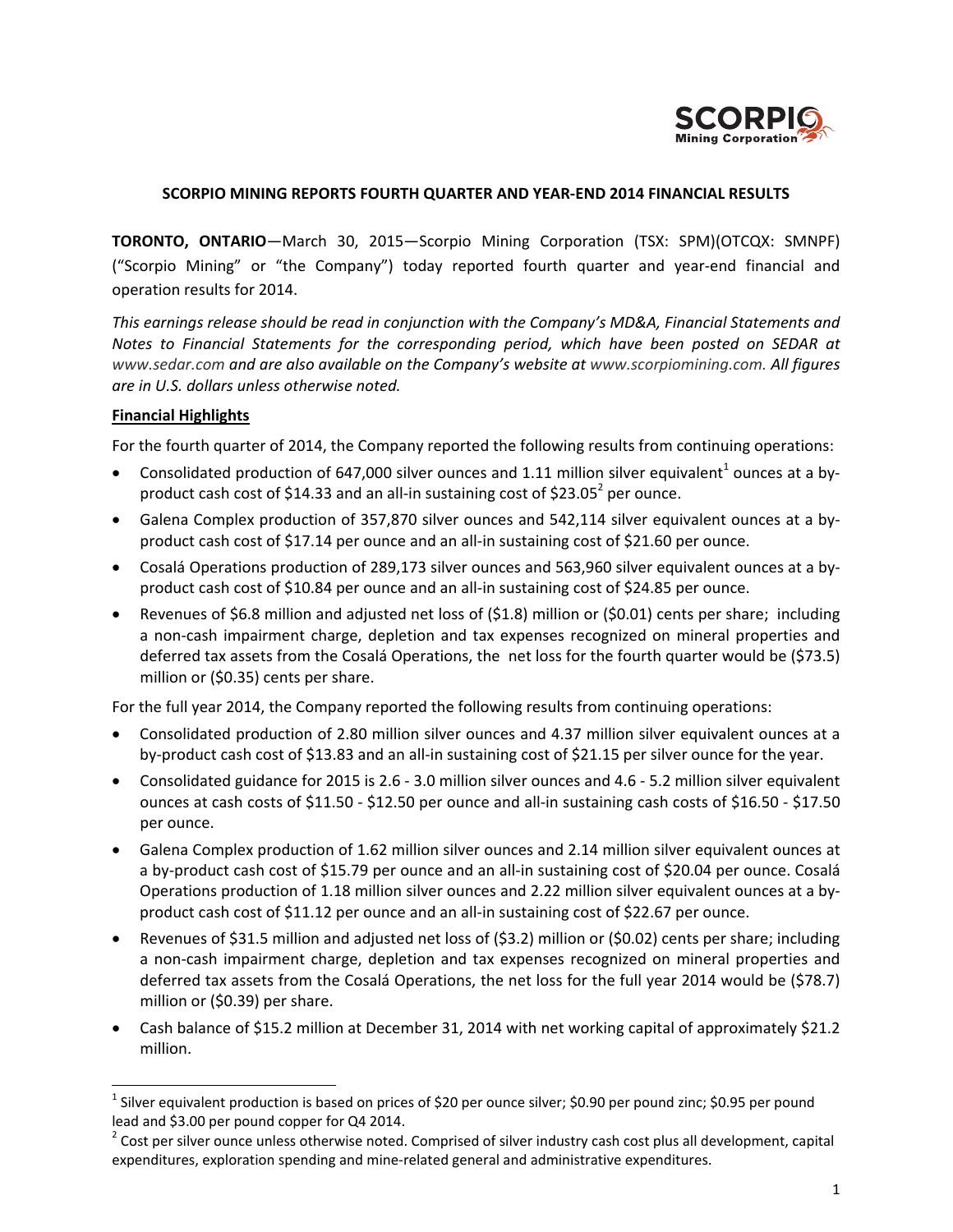"With the merger integration now behind us, we are focusing on productivity improvements and cost reductions at the Cosalá Operations," said Scorpio Mining President and CEO Darren Blasutti. "We are tapping into our recent experiences at Galena, where we have successfully reduced our all-in sustaining costs by 50% since 2012. Our first quarter is on budget both for silver production and costs, and we expect to see a declining cost trend as the year progresses. We continue to fast-track our low capital San Rafael silver and zinc project and expect it to be in production in early 2017. Once up and running, it will make a step-change improvement in the Company's cost profile."

# **2015 Consolidated Guidance**

Consolidated silver production for 2015 is forecast between 2.6 ‐ 3.0 million silver ounces and 4.6 ‐ 5.2 million silver equivalent ounces. Cash costs are projected to fall approximately 15% to between \$11.50 -\$12.50 per ounce, and all-in sustaining cash costs are projected to drop approximately 20% to \$16.50 -\$17.50 per ounce compared with 2014, with steady quarter‐over‐quarter cost improvement expected throughout 2015.

# **Consolidated Production**

In 2014, the Company produced 2.80 million silver ounces and 4.37 million silver equivalent ounces at a by‐product cash cost of \$13.83. These results compare to production of 3.09 million silver ounces and 4.57 million silver equivalent ounces at a by‐product cash cost of \$16.13 during 2013. A year‐over‐year cash cost reduction of 14% resulted from operating cost improvements at the Galena Complex and higher silver grade at the Cosalá Operations. Over the course of 2015, further cost controls will be implemented and productivity improvements realized at both operations. The first quarter of 2015 will have lower silver production and a higher cost per ounce, and operating results will improve steadily over the course of the year.

The Company recorded a net loss of \$78.7 million for the year ended 2014, compared to net loss of \$8.9 million for the year ended 2013. The increase in net loss was primarily attributable to an impairment charge of \$53.3 million and a related eduction in deferred taxes which was recognized against the carrying value of mineral properties at the Cosalá Operations as at December 31, 2014, due to declining metal prices and suspension of the El Cajón project. Additional factors include lower realized metal prices, higher depletion and amortization, higher corporate general and administrative expenses, and unrealized loss on derivative liability, partially offset by lower impairment of investment.

## Galena Complex Production

As previously announced in the February 5, 2015 press release, fourth quarter production at the Galena Complex totalled 357,870 silver ounces and 542,114 silver equivalent ounces at a cash cost of \$17.14 per ounce and an all-in sustaining cost of \$21.60. Total production for the year was 1.62 million silver ounces at a cash cost of \$15.79 compared with 2.12 million silver ounces at a by‐product cash cost of \$17.76 in 2013, which represents a cost reduction of 12% year-over-year. Production of lead during 2014 increased 39% compared with 2013. Investments made during 2014 and more working faces will facilitate a continued ramp up in lead production and a 15‐20% increase in silver production in 2015.

## Cosalá Operations Production

Fourth quarter production at the Cosalá Operations totalled 289,173 silver ounces and 563,960 silver equivalent ounces at a by-product cash cost of \$10.84 and an all-in sustaining cost of \$24.85. Total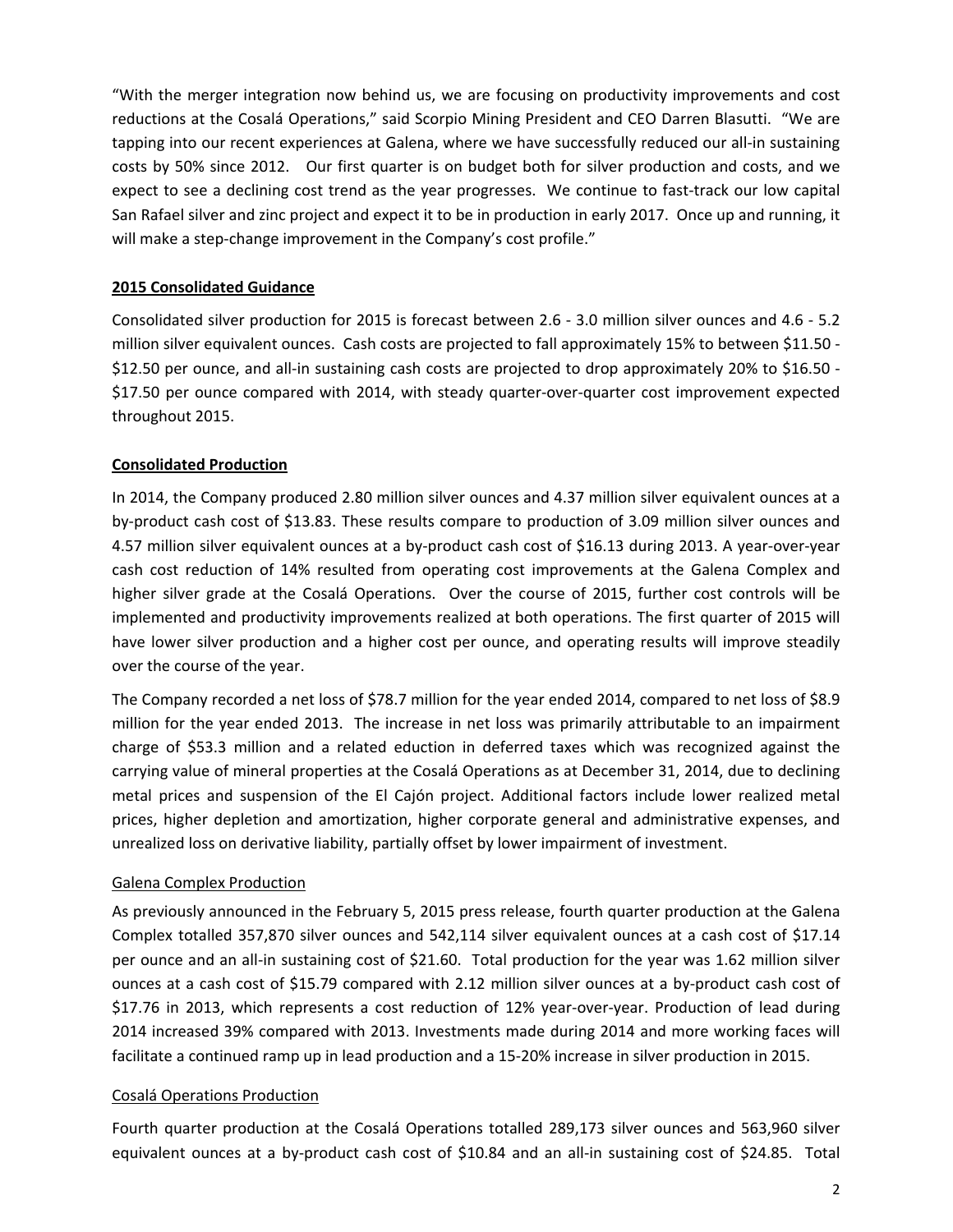production for the year was 1.18 million silver ounces at a cash cost of \$11.12 per ounce compared with 969,025 silver ounces and a cash cost of \$12.55 in 2013. This represents an 11% cost reduction yearover-year, primarily attributable to increased tonnage at higher average silver head grades. All-in sustaining cost was affected by \$6.9 million in capital spending at El Cajón and would have been roughly \$17.00 per ounce without this spending.

## **Reserves and Resources**

As at December 31, 2014, the Company had estimated proven and probable reserves totalling 22.0 million ounces, measured and indicated resources of 57.8 million ounces silver and inferred resources at 25.2 million ounces.

| Table 1<br>Proven and Probable Mineral Reserves <sup>T</sup><br>December 31, 2014 |                                 |               |        |      |                   |               |             |             |             |
|-----------------------------------------------------------------------------------|---------------------------------|---------------|--------|------|-------------------|---------------|-------------|-------------|-------------|
|                                                                                   | <b>Contained Metal</b><br>Grade |               |        |      |                   |               |             |             |             |
|                                                                                   | Tonnes                          | <b>Silver</b> | Copper | Lead | Zinc              | <b>Silver</b> | Copper      | Lead        | Zinc        |
|                                                                                   | 000s                            | g/t           | ℅      | ℅    | %                 | koz           | <b>Mlbs</b> | <b>Mlbs</b> | <b>Mlbs</b> |
| <b>Cosalá Operations</b>                                                          |                                 |               |        |      |                   |               |             |             |             |
| Proven                                                                            | 69                              | 96            | 0.38   | 0.86 | 1.61              | 214           | 0.6         | 1.3         | 2.5         |
| Probable                                                                          | 247                             | 109           | 0.32   | 0.80 | 1.57              | 865           | 1.7         | 4.4         | 8.6         |
| <b>Total Cosalá P&amp;P</b>                                                       | 317                             | 106           | 0.33   | 0.81 | 1.58              | 1.079         | 2.3         | 5.7         | 11.0        |
| <b>Galena Complex</b>                                                             |                                 |               |        |      |                   |               |             |             |             |
| Proven                                                                            | 549                             | 415           | 0.28   | 3.88 | $\qquad \qquad -$ | 7,326         | 3.4         | 47.0        |             |
| Probable                                                                          | 940                             | 448           | 0.25   | 3.76 | --                | 13.545        | 5.1         | 77.9        |             |
| <b>Total Galena P&amp;P</b>                                                       | 1.490                           | 635           | 0.26   | 3.80 | $-\,-$            | 20,871        | 8.5         | 124.9       | --          |
| <b>TOTAL P&amp;P</b>                                                              | 1,806                           |               |        |      |                   | 21,950        | 10.9        | 130.6       | 11.0        |

† 2014 reserves were calculated using assumed long‐term average metal prices of \$20.00 per ounce of silver, \$3.00 per pound of copper, \$0.92 per pound of lead and \$0.90 per pound of zinc. Reserve calculations incorporate current and/or expected mine plans and cost levels at each property.

Totals may not add or multiply accurately due to rounding.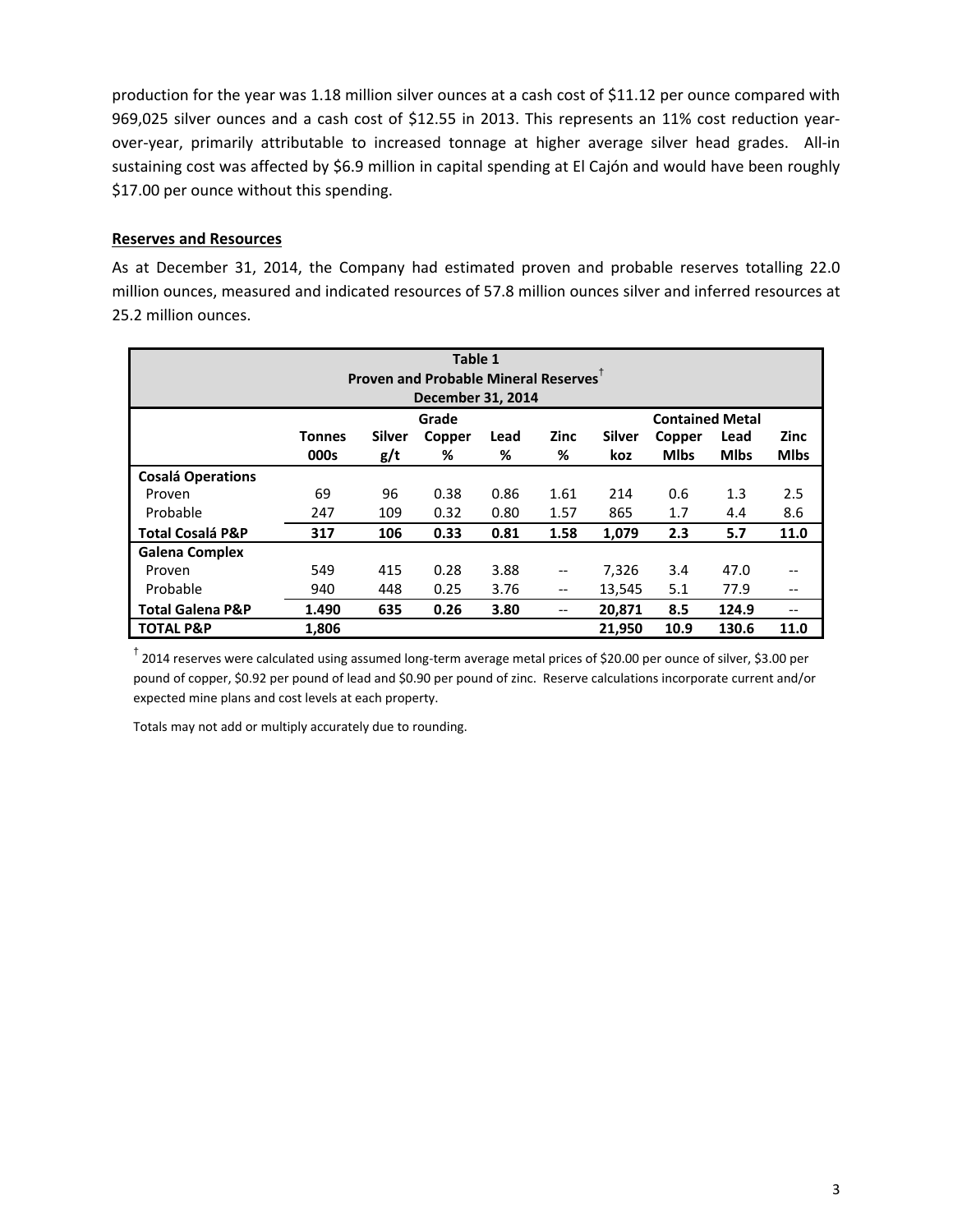| Table 2                                                                     |        |               |        |      |                          |               |                        |             |             |  |
|-----------------------------------------------------------------------------|--------|---------------|--------|------|--------------------------|---------------|------------------------|-------------|-------------|--|
| Measured & Indicated Mineral Resources (exclusive of Reserves) <sup>†</sup> |        |               |        |      |                          |               |                        |             |             |  |
| December 31, 2014                                                           |        |               |        |      |                          |               |                        |             |             |  |
|                                                                             | Grade  |               |        |      |                          |               | <b>Contained Metal</b> |             |             |  |
|                                                                             | Tonnes | <b>Silver</b> | Copper | Lead | <b>Zinc</b>              | <b>Silver</b> | Copper                 | Lead        | <b>Zinc</b> |  |
|                                                                             | 000s   | g/t           | %      | %    | ℅                        | koz           | <b>Mlbs</b>            | <b>Mlbs</b> | <b>Mlbs</b> |  |
| <b>Cosalá Operations</b>                                                    |        |               |        |      |                          |               |                        |             |             |  |
| Measured                                                                    | 3,941  | 93            | 0.09   | 1.17 | 2.59                     | 11.811        | 7.8                    | 101.3       | 225.3       |  |
| Indicated                                                                   | 10,591 | 82            | 0.15   | 0.80 | 1.89                     | 27,901        | 35.5                   | 187.9       | 440.8       |  |
| <b>Total Cosalá M&amp;I</b>                                                 | 14.532 | 85            | 0.14   | 0.90 | 2.08                     | 39.712        | 43.3                   | 289.2       | 666.1       |  |
| <b>Galena Complex</b>                                                       |        |               |        |      |                          |               |                        |             |             |  |
| Measured                                                                    | 247    | 476           | 0.51   | 2.21 | $\overline{\phantom{m}}$ | 3,781         | 2.8                    | 12.0        |             |  |
| Indicated                                                                   | 1,302  | 342           | 0.23   | 3.18 | $\overline{\phantom{a}}$ | 14.319        | 6.6                    | 91.4        |             |  |
| <b>Total Galena M&amp;I</b>                                                 | 1,550  | 363           | 0.27   | 3.03 | $\overline{\phantom{m}}$ | 18,099        | 9.4                    | 103.5       | --          |  |
| <b>TOTAL M&amp;I</b>                                                        | 16.801 |               |        |      |                          | 57.811        | 52.6                   | 392.7       | 666.1       |  |

| Table 3<br>Inferred Mineral Resources <sup>‡</sup><br>December 31, 2014 |               |               |        |      |                   |                        |             |             |             |
|-------------------------------------------------------------------------|---------------|---------------|--------|------|-------------------|------------------------|-------------|-------------|-------------|
|                                                                         | Grade         |               |        |      |                   | <b>Contained Metal</b> |             |             |             |
|                                                                         | <b>Tonnes</b> | <b>Silver</b> | Copper | Lead | <b>Zinc</b>       | <b>Silver</b>          | Copper      | Lead        | <b>Zinc</b> |
|                                                                         | 000s          | g/t           | %      | %    | %                 | koz                    | <b>Mlbs</b> | <b>Mlbs</b> | <b>Mlbs</b> |
| <b>Cosalá Operations</b>                                                |               |               |        |      |                   |                        |             |             |             |
| <b>Total Cosalá Inferred</b>                                            | 3,572         | 87            | 0.19   | 0.77 | 0.88              | 9.984                  | 15.3        | 60.7        | 69.3        |
| Galena Complex                                                          |               |               |        |      |                   |                        |             |             |             |
| <b>Total Galena Inferred</b>                                            | 1,762         | 269           | 0.14   | 4.49 | $\qquad \qquad -$ | 15,262                 | 5.3         | 174.5       | --          |
| <b>TOTAL INFERRED</b>                                                   | 5,334         |               |        |      |                   | 25.246                 | 20.5        | 235.2       | 69.3        |

‡ Cosalá Mineral Resources for Nuestra Señora are based on a 60 gram per tonne silver equivalent cut off; San Rafael and Zone 120 are based on 2.5% zinc equivalent cut off. Metal price assumptions used to calculate silver equivalent grade: \$24.00 per ounce silver; \$0.85 per pound zinc; \$2.70 per pound copper; and, \$0.85 per pound lead.

Galena Mineral Resources are based on a 290 gram per tonne silver equivalent for silver‐copper mineralization and 310 gram per tonne silver equivalent for silver-lead material. Metal price assumptions used to calculate silver equivalent grade are: \$20.00 per ounce silver; \$0.90 per ounce lead; and, \$3.00 per pound copper.

Totals may not add or multiply accurately due to rounding.

Reserves and resources were calculated as at December 31, 2014 in accordance with definitions adopted by the Canadian Institute of Mining, Metallurgy and Petroleum and incorporated into National Instrument 43‐101. Changes to the Mineral Reserve and Resource estimates from those contained in the respective Reports<sup>3</sup> for the Cosalá Operations and Galena Complex are mainly due to depletion by mining operations. Mineral Resources are reported exclusive of Mineral Reserves, and as such Mineral Resources do not have demonstrated economic liability. Estimates of Mineral Resources and Reserves may be materially affected by external factors.

Varying cut-off grades have been used depending on the mine, methods of extraction and type of ore contained in the reserves. Mineral resource metal grades and material densities have been estimated using industry‐standard methods appropriate for each mineral project with support of various commercially available mining software packages. Scorpio's normal data verification procedures have been employed in connection with the calculations. Verification procedures include industry‐standard quality control practices. Sampling, analytical and test data underlying the stated mineral resources and reserves have been verified by employees of Scorpio under the supervision of Qualified Persons, and/or independent Qualified Persons for the purposes of NI 43-101. Additional details regarding Mineral Reserve and Mineral Resource estimation, classification, reporting parameters, key assumptions and associated risks for each of Scorpio Mining's mineral properties are provided in the respective NI 43-101 Technical Reports which are available at www.sedar.com.

 $^3$  The Cosalá Technical Report means the Technical Report and Preliminary Economic Assessment, Nuestra Señora, San Rafael and El Cajón Deposits dated April 12, 2013 and prepared by Mine Development Associates; The Galena Technical Report means the Technical Report, Galena Complex, Shoshone County, Idaho dated March 22, 2013 and

prepared by Fred Barnard PhD., C.P.G.; Steve Milne, P.E. and Robert L. Sandefur, P.E. of Chlumsky, Armbrust & Meyer, LLC.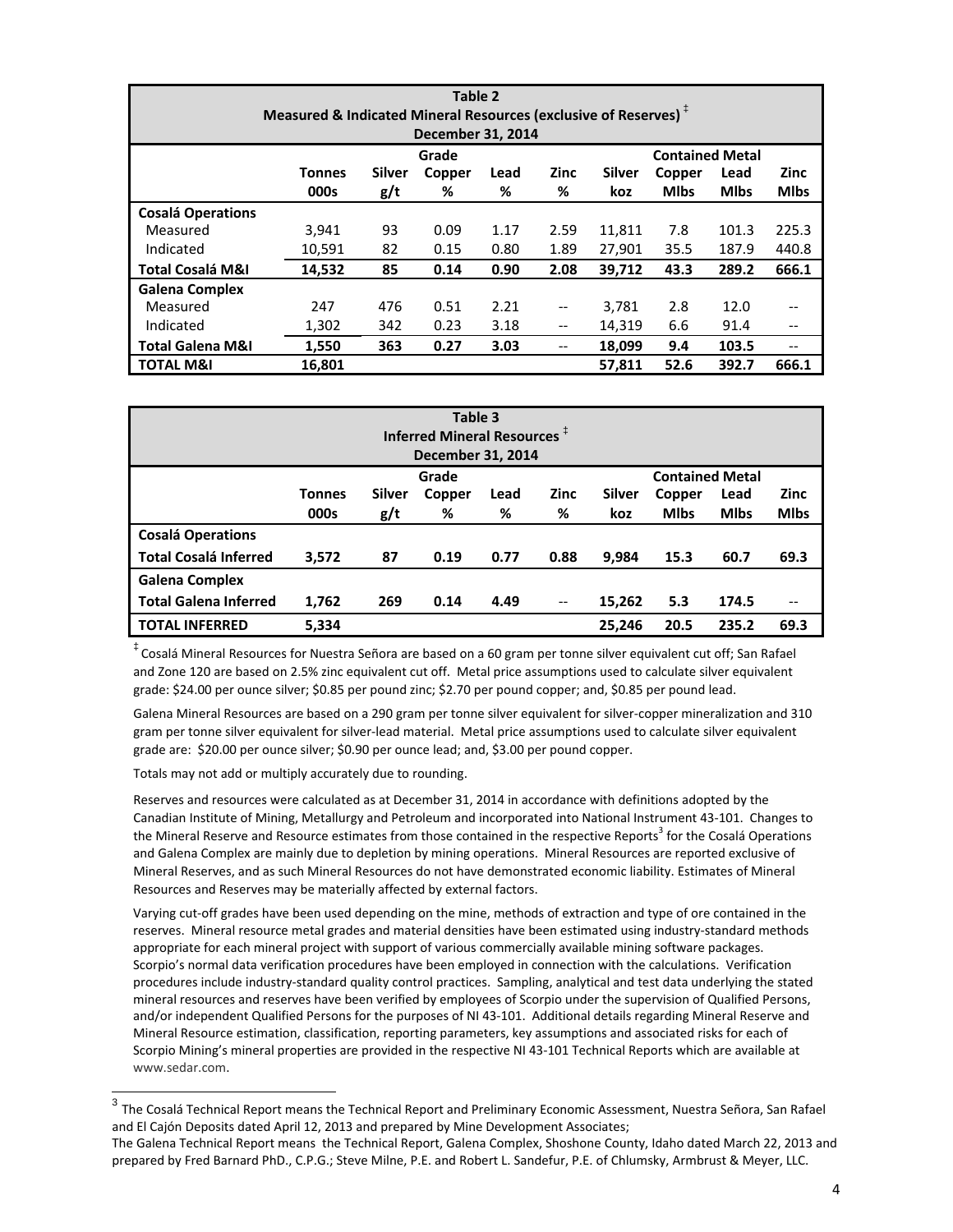As previously reported<sup>4</sup>, in light of the unresolved boundary discrepancy at El Cajón, no resources from that deposit have been included in the current resource estimate. Management again cautions that the mineral resource estimate or future development plans with respect to the El Cajón deposit contained in the Cosalá Technical Report should no longer be relied upon. The Company will make a decision as to whether to prepare an updated mineral resource estimate for the El Cajón deposit and a revised technical report, prepared in accordance with NI 43‐101, following the Dirección General de Regulacion de Minería's final confirmation of the concession boundaries underlying the El Cajón deposit.

# **About Scorpio Mining**

Scorpio Mining Corporation is a silver and gold mining company focused on growth from its existing asset base and execution of targeted accretive acquisitions. It owns and operates the Cosalá Operations in Sinaloa, Mexico, the Galena Mine Complex in the Silver Valley/Coeur d'Alene Mining District, Shoshone County, Idaho and the Drumlummon Mine Complex in Lewis and Clark County, Montana.

Mr. Jim Atkinson, Vice‐President Exploration and a Qualified Person under Canadian Securities Administrators guidelines, has approved the applicable contents of this news release.

# **Quality Assurance / Quality Control ("QA/QC")**

The Company maintains a QA/QC Program for assays, including the use of standards, blanks and duplicates. All QA/QC results are routinely evaluated using a program of QA/QC monitoring. Details of the program are provided in the Company's NI 43‐101 compliant Technical Report on the Galena Project and Cosalá Operations which are available www.sedar.com

For further information please see SEDAR or scorpiomining.com.

## **Cautionary Statement on Forward‐Looking Information:**

This news release contains "forward‐looking information" within the meaning of applicable securities laws. Forward‐looking information includes, but is not limited to, the Company's expectations intentions, plans, assumptions and beliefs with respect to, among other things, the Cosalá Complex, Galena Complex and the Drumlummon Mine. Often, but not always, forward‐looking information can be identified by forward-looking words such as "anticipate", "believe", "expect", "goal", "plan", "intend", "estimate", "may", "assume" and "will" or similar words suggesting future outcomes, or other expectations, beliefs, plans, objectives, assumptions, intentions, or statements about future events or performance. Forward‐looking information is based on the opinions and estimates of the Company as of the date such information is provided and is subject to known and unknown risks, uncertainties, and other factors that may cause the actual results, level of activity, performance, or achievements of the Company to be materially different from those expressed or implied by such forward looking information. This includes the ability to develop and operate the Cosalá, Galena and Drumlummon properties, risks associated with the mining industry such as economic factors (including future commodity prices, currency fluctuations and energy prices), failure of plant, equipment, processes and transportation services to operate as anticipated, environmental risks, government regulation, actual results of current exploration activities, possible variations in ore grade or recovery rates, permitting timelines, capital expenditures, reclamation activities, social and political developments and other risks of the mining industry. Although the Company has attempted to identify important factors that could cause actual results to differ materially from those contained in forward‐looking information, there may be other factors that cause results not to be as anticipated, estimated, or intended. Readers are cautioned not to place undue reliance on such information. By its nature, forward‐looking information

-

 $<sup>4</sup>$  See press releases dated October 29, 2014, November 6, 2014 and February 5, 2015.</sup>